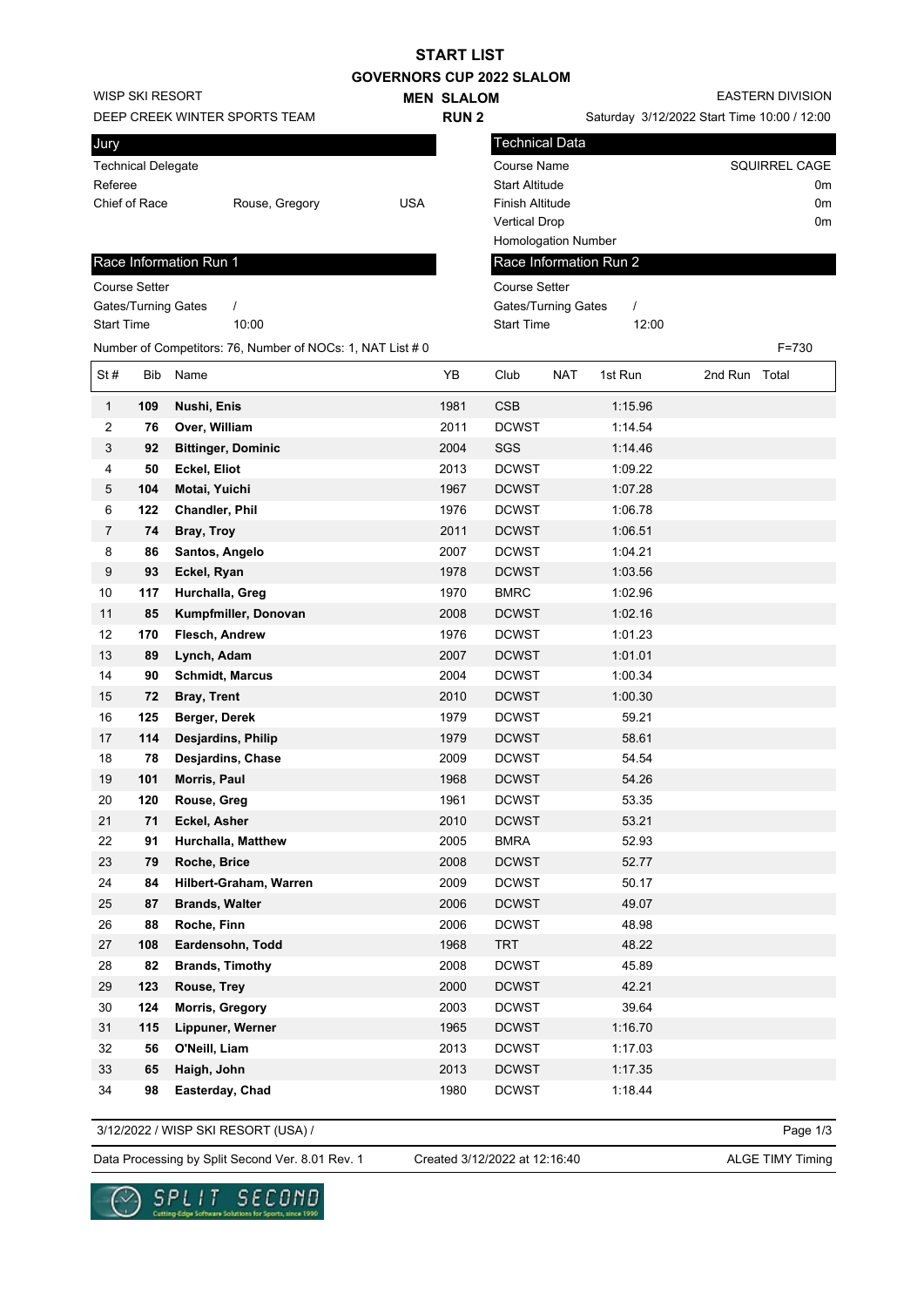## **GOVERNORS CUP 2022 SLALOM MEN SLALOM START LIST**

EASTERN DIVISION

|            |     | DEEP CREEK WINTER SPORTS TEAM | <b>RUN2</b> |              |                       | Saturday 3/12/2022 Start Time 10:00 / 12:00 |  |
|------------|-----|-------------------------------|-------------|--------------|-----------------------|---------------------------------------------|--|
| St#        | Bib | Name                          | YB          | Club         | <b>NAT</b><br>1st Run | 2nd Run Total                               |  |
| 35         | 66  | <b>Platt, Domenic</b>         | 2011        | <b>DCWST</b> | 1:19.00               |                                             |  |
| 36         | 81  | Hampton, Cooper               | 2008        | <b>DCWST</b> | 1:20.03               |                                             |  |
| 37         | 51  | <b>Braun, Vale</b>            | 2014        | <b>DCWST</b> | 1:20.22               |                                             |  |
| 38         | 102 | Hilbert, John                 | 1970        | <b>DCWST</b> | 1:20.92               |                                             |  |
| 39         | 68  | Flesch, Connor                | 2010        | <b>DCWST</b> | 1:21.13               |                                             |  |
| 40         | 60  | Pearlman, Oscar               | 2012        | <b>DCWST</b> | 1:21.46               |                                             |  |
| 41         | 83  | Nolan, Gavin                  | 2008        | <b>DCWST</b> | 1:21.73               |                                             |  |
| 42         | 70  | Potanko, Liam                 | 2010        | <b>DCWST</b> | 1:21.79               |                                             |  |
| 43         | 75  | Crush, Wyatt                  | 2010        | <b>DCWST</b> | 1:22.66               |                                             |  |
| 44         | 53  | Diffenderfer, Miles           | 2013        | <b>DCWST</b> | 1:22.93               |                                             |  |
| 45         | 118 | Deming, Brian                 | 1982        | <b>DCWST</b> | 1:23.33               |                                             |  |
| 46         | 107 | Roche, Jeff                   | 1977        | <b>DCWST</b> | 1:23.94               |                                             |  |
| 47         | 58  | Eardensohn, Alex              | 2014        | <b>TRT</b>   | 1:27.49               |                                             |  |
| 48         | 99  | <b>Edwards, David</b>         | 1978        | <b>DCWST</b> | 1:28.34               |                                             |  |
| 49         | 103 | Hampton, Matt                 | 1976        | <b>DCWST</b> | 1:29.12               |                                             |  |
| 50         | 111 | <b>Schmidt, Klaus</b>         | 1965        | <b>DCWST</b> | 1:29.32               |                                             |  |
| 51         | 64  | Desjardins, Bowden            | 2013        | <b>DCWST</b> | 1:33.05               |                                             |  |
| 52         | 69  | Deming, Landon                | 2011        | <b>DCWST</b> | 1:38.02               |                                             |  |
| 53         | 73  | DeWitt, Calvin                | 2011        | <b>DCWST</b> | 1:40.77               |                                             |  |
| 54         | 110 | Nolan, Nils                   | 1969        | <b>DCWST</b> | 1:45.19               |                                             |  |
| 55         | 119 | Guidera, James                | 1983        | <b>DCWST</b> | 1:46.62               |                                             |  |
| 56         | 59  | Pearlman, Ben                 | 2014        | <b>DCWST</b> | 2:19.67               |                                             |  |
| 57         | 61  | Lucas, Theodore               | 2014        | <b>DCWST</b> | 3:05.89               |                                             |  |
| 58         | 52  | Olsavsky, Parker              | 2014        | <b>DCWST</b> |                       |                                             |  |
| 59         | 54  | Norrington, Robin             | 2013        | <b>DCWST</b> |                       |                                             |  |
| 60         | 55  | Perfetti, Giorgio             | 2013        | <b>DCWST</b> |                       |                                             |  |
| 61         | 57  | Perfetti, Giorgio             | 2013        | <b>DCWST</b> |                       |                                             |  |
| 62         | 62  | <b>Butcher, Arthur</b>        | 2013        | <b>DCWST</b> |                       |                                             |  |
| 63         | 63  | Desjardins, Mack              | 2014        | <b>DCWST</b> |                       |                                             |  |
| 64         | 67  | Grunseich, Gavin              | 2010        | <b>DCWST</b> |                       |                                             |  |
| 65         | 77  | Kwok, Ethan                   | 2008        | DCWST        |                       |                                             |  |
| 66         | 80  | Akers, Bobby                  | 2008        | <b>DCWST</b> |                       |                                             |  |
| 67         | 94  | Digioia, Pat                  | 1987        | <b>OTHER</b> |                       |                                             |  |
| 68         | 95  | Jacobs, Parker                | 1968        | <b>WPRC</b>  |                       |                                             |  |
| 69         | 96  | Bray, Thomas                  | 1977        | <b>DCWST</b> |                       |                                             |  |
| 70         | 97  | Over, William                 | 1977        | <b>DCWST</b> |                       |                                             |  |
| 71         | 100 | Spehar, Joe                   | 1971        | <b>WPRC</b>  |                       |                                             |  |
| 72         | 105 | Gander, James                 | 1952        | <b>DCWST</b> |                       |                                             |  |
| 73         | 106 | Hurchalla, Charlie            | 2003        | <b>BMRA</b>  |                       |                                             |  |
| 74         | 113 | O'Donnell, Ted                | 1968        | <b>DCWST</b> |                       |                                             |  |
| 75         | 116 | Dobis, Brian                  | 1981        | <b>DCWST</b> |                       |                                             |  |
| ${\bf 76}$ | 121 | Rouse, Kyle                   | 1997        | <b>DCWST</b> |                       |                                             |  |

Page 2/3 Data Processing by Split Second Ver. 8.01 Rev. 1 Created 3/12/2022 at 12:16:40 ALGE TIMY Timing 3/12/2022 / WISP SKI RESORT (USA) / Created 3/12/2022 at 12:16:40



WISP SKI RESORT